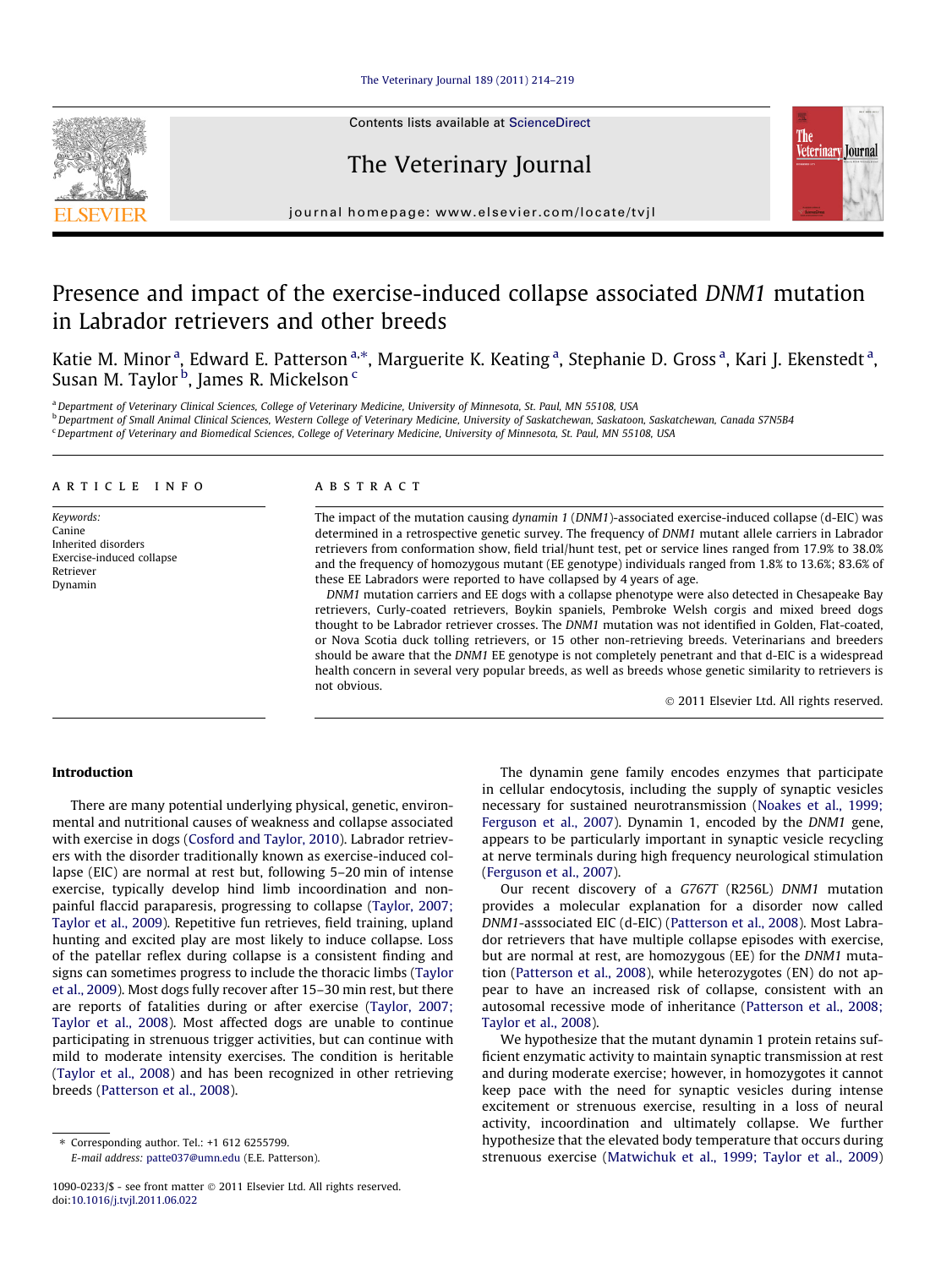<span id="page-1-0"></span>contributes to dysfunction of the mutant dynamin protein, as it does in a Drosophila melanogaster model with a mutation in the fly homolog of DNM1 [\(Patterson et al., 2008\)](#page-5-0).

Despite this improved understanding of the underlying basis for collapse with exercise in dogs with d-EIC, a number of issues remain. The aim of the present study was to determine the presence and impact of the mutant DNM1 allele in Labrador retriever subpopulations and other breeds, to estimate the penetrance of the homozygous mutant (EE) genotype and to evaluate its significance for the overall health and well-being of these populations.

#### Materials and methods

### Labrador retriever samples solicited by the investigators

Several Labrador retriever populations were sampled to estimate the DNM1 allele and genotype frequencies (Table 1). Samples from Labrador retrievers were collected at American Kennel Club (AKC) field trial competitions during the summer of 2007 ( $n = 396$ ), Canadian Kennel Club (CKC) field trial and hunt test competitions held during the summer of 2007 ( $n = 63$ ) and the Canadian National Retriever Championship held in September 2007 ( $n = 23$ ). Dogs from throughout the US and Canada participated and sample collection was performed during the Open All Age competitions to maximize participation of competitive dogs being handled by professional retriever trainers. All Labradors retrievers present were eligible for inclusion and participation levels were high (>80%) at all locations.

Samples from conformation (dog show) lines of Labrador retrievers were collected using kits distributed at the USA Labrador Retriever Club 2007 National Specialty  $(n = 198)$ . DNA samples from Labrador retrievers used as service dogs were obtained from a DNA repository maintained by the University of Missouri – Columbia College of Veterinary Medicine ( $n = 112$ ). Additional samples from pet Labrador retrievers were obtained from a random sample of all dogs presenting to the University of California – Davis Veterinary Clinic ( $n = 68$ ).

#### Labrador retriever samples submitted by veterinarians, breeders and owners

A large data set containing Labrador retriever samples submitted by the public was also available (Table 2). Samples from Labrador retrievers participating in the original genetic study ( $n = 391$ ) [\(Patterson et al., 2008\)](#page-5-0) and samples submitted to the University of Minnesota - Veterinary Diagnostic Laboratory<sup>1</sup> since the public offering of the genetic test for d-EIC in July 2008 ( $n = 9125$ ), were included in the calculations of the prevalence of collapse or exercise intolerance for each genotype. Submitters were asked to classify the dog's lineage as field trial, hunt test, service, pet, conformation or a combination of these. More than 95% of these samples were from the USA or Canada. European dogs ( $n = 2759$ ) submitted for d-EIC genotyping at the Laboklin Diagnostic Laboratory, Bad Kissingen, Germany,<sup>2</sup> were also evaluated to estimate the geographic distribution of EE-affected dogs in Europe. These dogs had limited phenotypic information available and their data was not used for calculations of the prevalence of collapse.

## Assessment of Labrador retriever phenotype

Whenever possible, owners of tested Labrador retrievers were given questionnaires inquiring about their dog's collapse status (history of collapse or no observed collapse). In dogs with a history of collapse, additional questions included the frequency of collapse, age of onset of collapse episodes and descriptions of the collapse episodes. Questionnaires were also periodically solicited from owners of all dogs that were found to have the homozygous mutant genotype, but no history of collapse, in order to ascertain the onset of the collapse phenotype.

#### Samples submitted from other breeds

Samples from 22 other breeds were obtained from submissions to the University of Minnesota Veterinary Diagnostic Laboratory or the University of Minnesota Canine Neuromuscular Disease Genetics Laboratory. These breeds were selected based either on a documented or presumed close relationship to Labrador retrievers on the basis of natural histories and/or genetic marker clustering data [\(Parker et al.,](#page-5-0) [2007\)](#page-5-0), a suspected breed-associated increased prevalence of weakness or collapse with exercise or the availability of DNA samples (Tables 3 and 4). Samples were also collected from mixed breed dogs, primarily from purpose-bred Labrador retriever mixes.

Samples from non-Labrador retrievers with signs of collapse

#### Table 1

Dynamin 1 (DNM1) genotype numbers and frequencies in investigator-solicited Labrador retriever populations.

| Population            | Total | Genotype <sup>a</sup> |                | <b>HWE</b> <sup>b</sup>  |         |
|-----------------------|-------|-----------------------|----------------|--------------------------|---------|
|                       |       | <b>NN</b>             | EN             | EE                       | P value |
| Conformation          | 198   | 96<br>(48.5%)         | 75<br>(37.9%)  | 27<br>(13.6%)            | ns      |
| Field trial/hunt test | 482   | 276<br>(57.2%)        | 183<br>(38.0%) | 23<br>$(4.8\%)$          | ns      |
| Pet                   | 68    | 47<br>(69.1%)         | 19<br>(27.9%)  | $\overline{2}$<br>(2.9%) | ns      |
| Service               | 112   | 90<br>$(80.4\%)$      | 20<br>(17.9%)  | $\mathcal{P}$<br>(1.8%)  | ns      |
| All                   | 860   | 509<br>(59.2%)        | 297<br>(34.5%) | 54<br>(6.3%)             | ns      |

 $a$  EE, homozygous for the mutant allele; NN, homozygous for the normal allele; EN, heterozygous/carrier (one copy of mutant allele and one copy of normal allele). **b** Test for fit of the observed genotype frequencies to Hardy–Weinberg equilib-

rium (HWE); ns, not significant ( $P > 0.05$ ).

## Table 2

DNM1 genotype numbers and frequencies of Labrador retrievers submitted to the University of Minnesota Veterinary Diagnostic Laboratory by owners, breeders and veterinarians.

| Population                                       | Total |                 | Genotype <sup>a</sup> |                |                     |  |
|--------------------------------------------------|-------|-----------------|-----------------------|----------------|---------------------|--|
|                                                  |       | <b>NN</b>       | EN                    | EE             | P value             |  |
| Conformation                                     | 943   | 463<br>(49.1%)  | 356<br>(37.8%)        | 124<br>(13.1%) | $5 \times 10^{-5}$  |  |
| Field trial and/or hunt test<br>and conformation | 496   | 255             | 186                   | 55             | $2 \times 10^{-2}$  |  |
|                                                  |       | (51.4%)         | (37.5%)               | (11.1%)        |                     |  |
| Field trial and/or hunt test                     | 6500  | 3550            | 2476                  | 474            | ns                  |  |
|                                                  |       | (54.6%)         | (38.1%)               | (7.3%)         |                     |  |
| Pet                                              | 743   | 331             | 212                   | 200            | $4 \times 10^{-29}$ |  |
|                                                  |       | 44.5%           | (28.5%)               | (26.9%)        |                     |  |
| Service                                          | 443   | 227             | 162                   | 54             | $4 \times 10^{-3}$  |  |
|                                                  |       | (51.2%)         | (36.6%)               | (12.2%)        |                     |  |
| All                                              | 9125  | 4826<br>(52.9%) | 3392<br>(37.2%)       | 907<br>(9.9%)  | $3 \times 10^{-17}$ |  |

<sup>a</sup> EE, homozygous for the mutant allele; NN, homozygous for the normal allele; EN, heterozygous/carrier (one copy of mutant allele and one copy of normal allele). b Test for fit of the observed genotype frequencies to Hardy–Weinberg equilibrium (HWE); ns, not significant ( $P > 0.05$ ).

Table 3

|  | DNM1 genotype numbers and frequencies in non-Labrador retriever breeds. |  |  |  |
|--|-------------------------------------------------------------------------|--|--|--|
|  |                                                                         |  |  |  |

| Breed                                 | Total | Genotype <sup>a</sup> | <b>HWE</b> <sup>b</sup> |                |                    |
|---------------------------------------|-------|-----------------------|-------------------------|----------------|--------------------|
|                                       |       | <b>NN</b>             | EN                      | EE.            | P value            |
| Chesapeake Bay retriever              | 320   | 256<br>$(80.0\%)$     | 56<br>(17.5%)           | 8<br>(2.5%)    | $3 \times 10^{-2}$ |
| Curly-coated retriever                | 251   | 118<br>(47.0%)        | 84<br>(33.5%)           | 49<br>(19.5%)  | $1 \times 10^{-5}$ |
| Flat-coated retriever                 | 99    | 99<br>$(100.0\%)$     | 0<br>$(0.0\%)$          | 0<br>$(0.0\%)$ |                    |
| Golden retriever <sup>c</sup>         | 270   | 269<br>$(100.0\%)$    | O<br>$(0.0\%)$          | 0<br>$(0.0\%)$ |                    |
| Nova Scotia duck tolling<br>retriever | 78    | 78                    | O                       | 0              |                    |
|                                       |       | $(100.0\%)$           | (0.0%                   | (0.0%          |                    |

<sup>a</sup> EE, homozygous for the mutant allele; NN, homozygous for the normal allele;

EN, heterozygous/carrier (one copy of mutant allele and one copy of normal allele). <sup>b</sup> Test for fit of the observed genotype frequencies to Hardy–Weinberg equilibrium (HWE).

One dog reported as a Golden retriever was genotyped as EN but its parentage and breed registration could not be confirmed.

 $1$  See: [www.vdl.umn.edu/ourservices/canineneuromuscular/eic/home.html](http://www.vdl.umn.edu/ourservices/canineneuromuscular/eic/home.html).

 $2$  See: [www.laboklin.de/index.php?link = labogen/pages/html/en/geneticdiseases/](http://www.laboklin.de/index.php?link=labogen/pages/html/en/geneticdiseases/dog/dog_EIC.htm) [dog/dog\\_EIC.htm.](http://www.laboklin.de/index.php?link=labogen/pages/html/en/geneticdiseases/dog/dog_EIC.htm)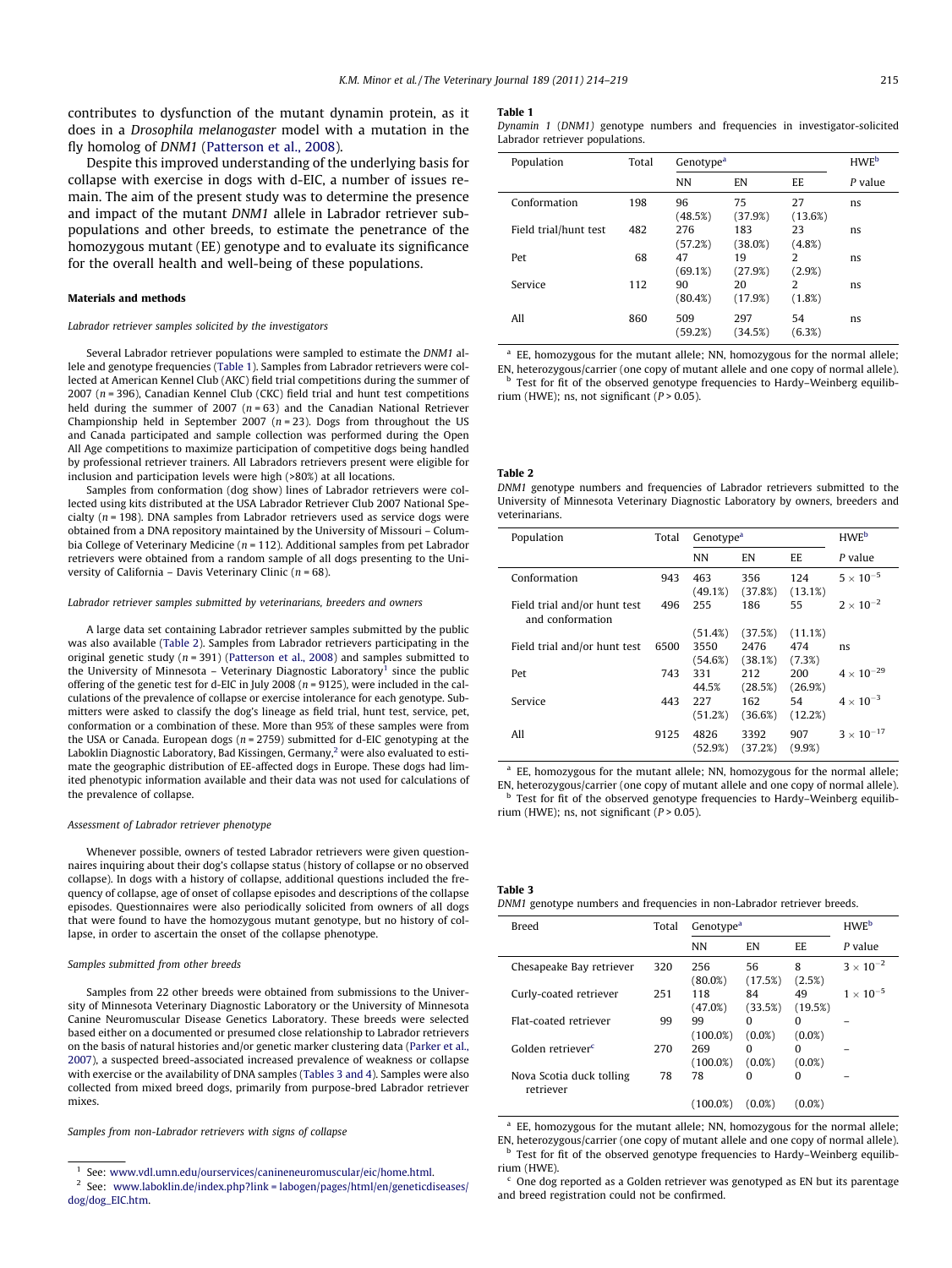#### <span id="page-2-0"></span>Table 4

DNM1 genotype numbers and frequencies in non-retriever breeds in which the mutation was found.

| <b>Breed</b>                 | Total | Genotype <sup>a</sup> |               |                 | <b>HWE</b> <sup>b</sup> |
|------------------------------|-------|-----------------------|---------------|-----------------|-------------------------|
|                              |       | <b>NN</b>             | EN            | EE.             | P value                 |
| Boykin spaniel               | 125   | 70<br>(56.0%)         | 45<br>(36.0%) | 10<br>$(8.0\%)$ | ns                      |
| Mixed breed                  | 16    | 15<br>(93.8%)         | (6.2%)        | 0<br>$(0.0\%)$  |                         |
| Mixed breed (Labrador cross) | 107   | 77<br>(72.0%)         | 24<br>(22.4%) | 6<br>(5.6%)     |                         |
| Pembroke Welsh corgi         | 80    | 69<br>(86.3%)         | 10<br>(12.5%) | (1.2%)          | ns                      |

 $a$  EE, homozygous for the mutant allele; NN, homozygous for the normal allele; EN, heterozygous/carrier (one copy of mutant allele and one copy of normal allele). Test for fit of the observed genotype frequencies to Hardy–Weinberg equilibrium (HWE); ns, not significant  $(P > 0.05)$ .

Samples from dogs with a history of exercise intolerance or collapse were submitted by owners or veterinarians to the University of Minnesota Veterinary Diagnostic Laboratory. The retriever breeds included Chesapeake Bay retrievers ( $n = 13$ ), Curly-coated retrievers ( $n = 5$ ), Flat-coated retrievers ( $n = 5$ ), Golden retrievers ( $n = 13$ ) and Nova Scotia duck tolling retrievers ( $n = 2$ ). The non-retriever breeds included Australian kelpie ( $n = 1$ ), Australian shepherd dog ( $n = 2$ ), Beagle ( $n = 2$ ), Bearded collie ( $n = 2$ ), Belgian malinois ( $n = 3$ ), Belgian shepherd dog ( $n = 1$ ), Border collie ( $n = 23$ ), Boykin spaniel ( $n = 10$ ), Chihuahua ( $n = 3$ ), Dutch shepherd dog  $(n = 1)$ , English cocker spaniel  $(n = 1)$ , English setter  $(n = 2)$ , English springer spaniel ( $n = 8$ ), French Brittany spaniel ( $n = 1$ ), German shepherd dog ( $n = 4$ ), German shorthaired pointer  $(n = 4)$ , German wire-haired pointer  $(n = 1)$ , Great Dane  $(n = 1)$ , Greater Munsterlander ( $n = 2$ ), Icelandic sheepdog ( $n = 1$ ), Koolie ( $n = 1$ ), Macnab  $(n = 1)$ , Pembroke Welsh corgi  $(n = 1)$ , Poodle  $(n = 1)$ , Hungarian Vizsla  $(n = 1)$ , Whippet  $(n = 2)$  and mixed breed dogs  $(n = 36)$ .

#### Ethical use of animals

University of Minnesota Institutional Animal Care and Use Committee (IACUC) approval and client consent was obtained for all prospective investigator-solicited DNA samples (University of Minnesota IACUC approval number 0711A21742). All respective University regulations relating to confidentiality and/or research in animals were followed for all retrospective banked samples at the Universities of Minnesota, Missouri–Columbia and California–Davis. Furthermore, all University of Minnesota Veterinary Diagnostic Laboratory and University of Minnesota regulations relating to confidentiality and/or research in animals were followed for all samples submitted to the University of Minnesota Veterinary Diagnostic Laboratory for d-EIC genetic testing.

#### Genotyping the DNM1 G767T mutation

DNA isolation from buccal swabs or whole blood, as well as DNM1 genotyping, were performed as described by [Patterson et al. \(2008\)](#page-5-0). The DNM1 genotypes were identified as two copies of the mutant allele (homozygous E, EE), two copies of the normal allele (homozygous N, NN) or a copy of each allele (heterozygous/carrier, EN). Tests of the fit of the observed DNM1 genotype frequencies to those predicted by Hardy–Weinberg equilibrium were performed with an online calculator.<sup>3</sup>

# Results

# DNM1 genotype frequencies in investigator-solicited Labrador retriever samples

The homozygous mutant (EE) genotype that confers susceptibility to d-EIC was found in all Labrador retriever sub-populations ([Table 1](#page-1-0)) and ranged from 1.8% in service dogs to 13.6% in conformation show dogs. The heterozygote/carrier (EN) genotype frequency ranged from 17.9% in service dogs to 38.0% in field trial/hunt test and conformation show dogs. While the frequency of the homozygous mutant was apparently lower in the field trial/hunt test group compared to the conformation group (4.8% vs. 13.6%, respectively), the frequency of the heterozygous genotype was the approximately the same between these two groups (37.9% vs. 38.0%).

# DNM1 genotype frequencies in Labrador retriever samples submitted by veterinarians, breeders and owners

The EE and EN genotypes were again found in all Labrador subpopulations [\(Table 2](#page-1-0)). The EE genotype frequency ranged from 7.3% in field trial/hunt test dogs to 26.9% in pet dogs. The EE genotype frequency was higher in this group of samples [\(Table 2](#page-1-0)) than in the investigator-solicited samples ([Table 1](#page-1-0)) for all groups except conformation show dogs. The EN genotype frequency ranged from 28.5% in pet dogs to 38.1% in field trial/hunt test dogs [\(Table 2](#page-1-0)).

Two or more EE dogs were documented in the following countries outside of North America; Australia ( $n = 2$ ), Austria ( $n = 2$ ), Belgium  $(n = 5)$ , Czech Republic  $(n = 13)$ , Denmark  $(n = 40)$ , Germany ( $n = 146$ ), Finland ( $n = 89$ ), France ( $n = 3$ ), Great Britain  $(n = 29)$ , Italy  $(n = 3)$ , Norway  $(n = 2)$ , The Netherlands  $(n = 25)$ , Poland ( $n = 3$ ), Slovakia ( $n = 9$ ), Sweden ( $n = 11$ ) and Switzerland  $(n = 2)$ . The DNM1 genotype frequency of this combined non-North American population was 52.6% NN, 35.8% EN and 11.6% EE.

# Association between DNM1 genotype and collapse phenotype in Labrador retrievers

Basic questionnaires were available from the owners of 10,377 genotyped Labrador retrievers. Age of onset information was supplied in detailed questionnaires from 307 EE dogs identified with a collapse phenotype. These dogs were first observed to have collapsed between 3 months and 10 years of age ([Fig. 1\)](#page-3-0). The mean age and standard deviation at the time of the first collapse event was  $17 \pm 15$  months and 95.9% of all EE dogs reported to collapse did so at or before 48 months of age.

The prevalence of a collapse phenotype in Labrador retriever subgroups was analyzed according to genotype. For this data, dogs collapsing before 4 years of age and dogs that had attained 4 years without evidence of collapse were included, but dogs younger than 4 years of age with no history of collapse were not included because they were less likely to have yet expressed the phenotype. Overall, at least one episode of exercise intolerance or collapse was recognized in 961/4359 (22.0%) Labrador retrievers eligible for inclusion and 649/961 (67.5%) of these collapsing dogs were EE. [Table 5](#page-3-0) shows that 649/776 (83.6%) EE Labrador retrievers, 210/2271 (9.2%) NN Labrador retrievers and 102/1312 (7.8%) EN Labrador retrievers had reports of collapse. EE dogs from the field trial and hunt test categories appeared to be more likely to have a reported collapse than EE dogs from conformation show lines (85.7% vs. 60%, respectively).

# DNM1 genotype frequencies and collapse phenotype in non-Labrador retriever breeds

The DNM1 mutation was detected in Chesapeake Bay and Curlycoated retrievers, with an EE genotype frequency of 2.5% and 19.5%, respectively, and an EN genotype frequency of 17.5% and 33.5%, respectively ([Table 3\)](#page-1-0); 3/3 EE Chesapeake Bay retrievers and 4/20 EE Curly-coated retrievers were reported to have experienced collapse by 48 months of age. The mutation was not observed in the other three retrieving breeds for dogs with verified purebred registration [\(Table 3](#page-1-0)).

# DNM1 genotype frequencies and collapse phenotypes in non-retriever breeds

The EE and EN DNM1 genotypes were detected in Boykin spaniels, Pembroke Welsh corgis, a group of mixed breed dogs thought

<sup>3</sup> See: [www.tufts.edu/~mcourt01/Documents/Court%20lab%20-](http://www.tufts.edu/~mcourt01/Documents/Court%20lab%20-%20HW%20calculator.xls) [%20HW%20calculator.xls.](http://www.tufts.edu/~mcourt01/Documents/Court%20lab%20-%20HW%20calculator.xls)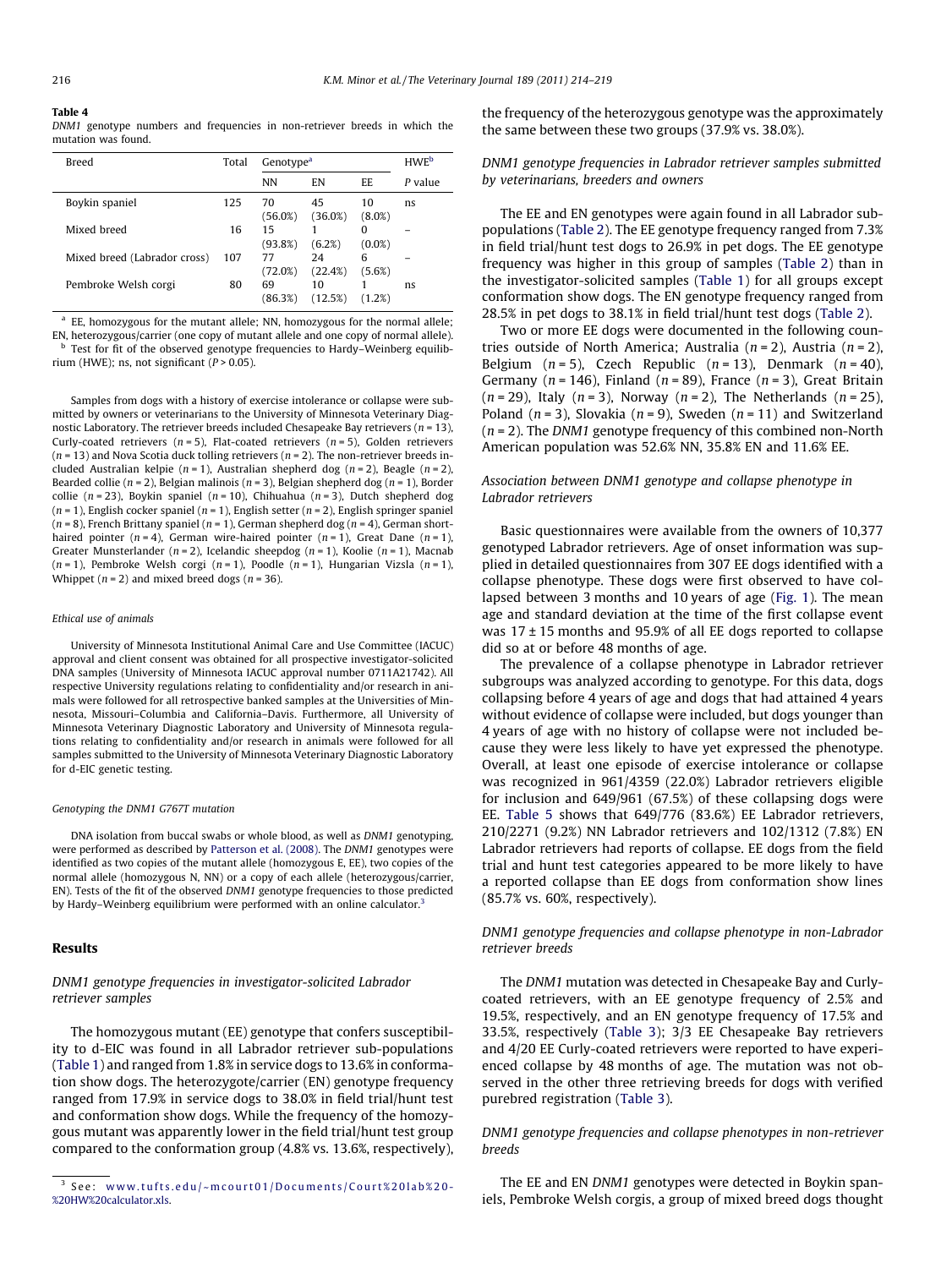<span id="page-3-0"></span>

Fig. 1. Age (in months) of first observed collapse in 307 EE (homozygous for the DNM1 mutation) Labrador retrievers. The mean age and standard deviation of first collapse was 17 ± 15 months, and 95.9% of all EE dogs that were reported to collapse did so at or before 48 months of age.

| Table 5    |  |                                                                               |  |  |  |
|------------|--|-------------------------------------------------------------------------------|--|--|--|
|            |  | Prevalence of a collapse phenotype in Labrador retrievers with different DNM1 |  |  |  |
| genotypes. |  |                                                                               |  |  |  |

|                                                  | Genotype and collapse phenotype <sup>a</sup> |           |            |  |  |  |
|--------------------------------------------------|----------------------------------------------|-----------|------------|--|--|--|
| Population                                       | NN with                                      | EN with   | EE with    |  |  |  |
|                                                  | collapse                                     | collapse  | collapse   |  |  |  |
| Conformation                                     | 8/193                                        | 11/181    | 63/105     |  |  |  |
|                                                  | (4.1%)                                       | (6.1%)    | $(60.0\%)$ |  |  |  |
| Field trial and/or hunt test                     | 76/1730                                      | 38/942    | 394/460    |  |  |  |
|                                                  | $(4.4\%)$                                    | $(4.0\%)$ | (85.7%)    |  |  |  |
| Field trial and/or hunt test and<br>conformation | 5/92                                         | 1/65      | 13/25      |  |  |  |
| Pet                                              | (5.4%)                                       | (1.5%)    | (52.0%)    |  |  |  |
|                                                  | 112/158                                      | 49/77     | 163/168    |  |  |  |
|                                                  | (70.9%)                                      | (63.6%)   | (97.0%)    |  |  |  |
| Service                                          | 9/98                                         | 3/47      | 16/18      |  |  |  |
|                                                  | (9.2%)                                       | (6.4%)    | (88.9%)    |  |  |  |
| Total                                            | 210/2271                                     | 102/1312  | 649/776    |  |  |  |
|                                                  | (9.2%)                                       | (7.8%)    | (83.6%)    |  |  |  |

<sup>a</sup> DNM1 genotype and collapse phenotype are tabulated in Labrador retriever samples that were investigator-solicited or submitted to either the original genetic study or to the University of Minnesota Veterinary Diagnostic Laboratory for DNM1 genotyping by owners and veterinarians. Collapse phenotype was determined by questionnaire. The number of dogs that collapsed relative to the total number of dogs in that category is provided, along with the percentage affected. Non-collapsing dogs must have attained at least 48 months to be considered non-collapsing and to be included in these calculations.

to be Labrador retriever crosses and one mixed breed dog of unknown parentage, which was EN ([Table 4\)](#page-2-0); 8/10 EE Boykin spaniels and 1/1 EE Pembroke Welsh corgis were reported to have experienced collapse episodes by 48 months of age. None of the other 69 collapsing dogs from 24 other breeds tested contained the mutant DNM1 allele.

The mutation was not observed in any of the other 15 non-retriever breeds examined for which breed registration could be confirmed. This included American water spaniels  $(n = 114)$ , Australian shepherd dogs ( $n = 40$ ), Beagles ( $n = 42$ ), Border collies  $(n = 151)$ , Boxers  $(n = 32)$ , Dalmatians  $(n = 71)$ , German shorthaired pointers ( $n = 38$ ), Jack Russell terriers ( $n = 99$ ), Leonbergers  $(n = 38)$ , Newfoundlands  $(n = 196)$ , Portuguese water dogs  $(n = 49)$ , Soft-coated wheaten terriers  $(n = 72)$ , Staffordshire bull terriers ( $n = 66$ ), Standard schnauzers ( $n = 84$ ) and Hungarian Vizslas ( $n = 78$ ). One dog reported as a Border collie and one reported as a Staffordshire bull terrier were genotyped as EN, but their parentage and breed registration could not be confirmed.

# Discussion

The discovery of a DNM1 mutation very strongly associated with an exercise-inducible collapse in Labrador retrievers ([Patter](#page-5-0)[son et al., 2008](#page-5-0)) has provided a genetic test for the condition now known as d-EIC. The conservation of amino acid sequences at the site of the mutation and the role of dynamin 1 in synaptic vesicle recycling and in sustaining neurotransmission support a causal role for this mutation in d-EIC. Testing for the mutation has allowed veterinarians to specifically diagnose the condition, breeders to manage matings to reduce its incidence and researchers to further define its role in the larger group of collapse phenotypes that occur with exercise in dogs.

This study documents that DNM1 EE and EN genotypes are present at a high and varied frequency in Labrador retrievers throughout the world and in all Labrador retriever breed subgroups in the USA ([Table 1](#page-1-0)). Based on investigator-solicited samples, the EE genotype appears to be highest in populations of Labrador retrievers used for conformation shows (13.6%), lowest in dogs bred for service work (1.8%) and intermediate in dogs from field trial/ hunt test lines (4.8%). The EN genotype frequency ranged from 17.9 to 38.0% and was highest in conformation and field trial/hunt test dogs. The mean age at which EE Labrador retrievers with a collapse phenotype experienced their first episode was 17 months and >95.9% of all collapsing EE dogs did so before 4 years of age. This finding is similar to observations made prior to the discovery of the DNM1 mutation ([Taylor et al., 2008](#page-5-0)).

In our study, 83.6% of EE Labrador retrievers were reported to have experienced a collapse event by 4 years of age (Table 5), indicating less than 100% penetrance of the EE genotype. There was also an apparent difference in penetrance between subpopulations, with signs of collapse being experienced by 85.7% of EE dogs par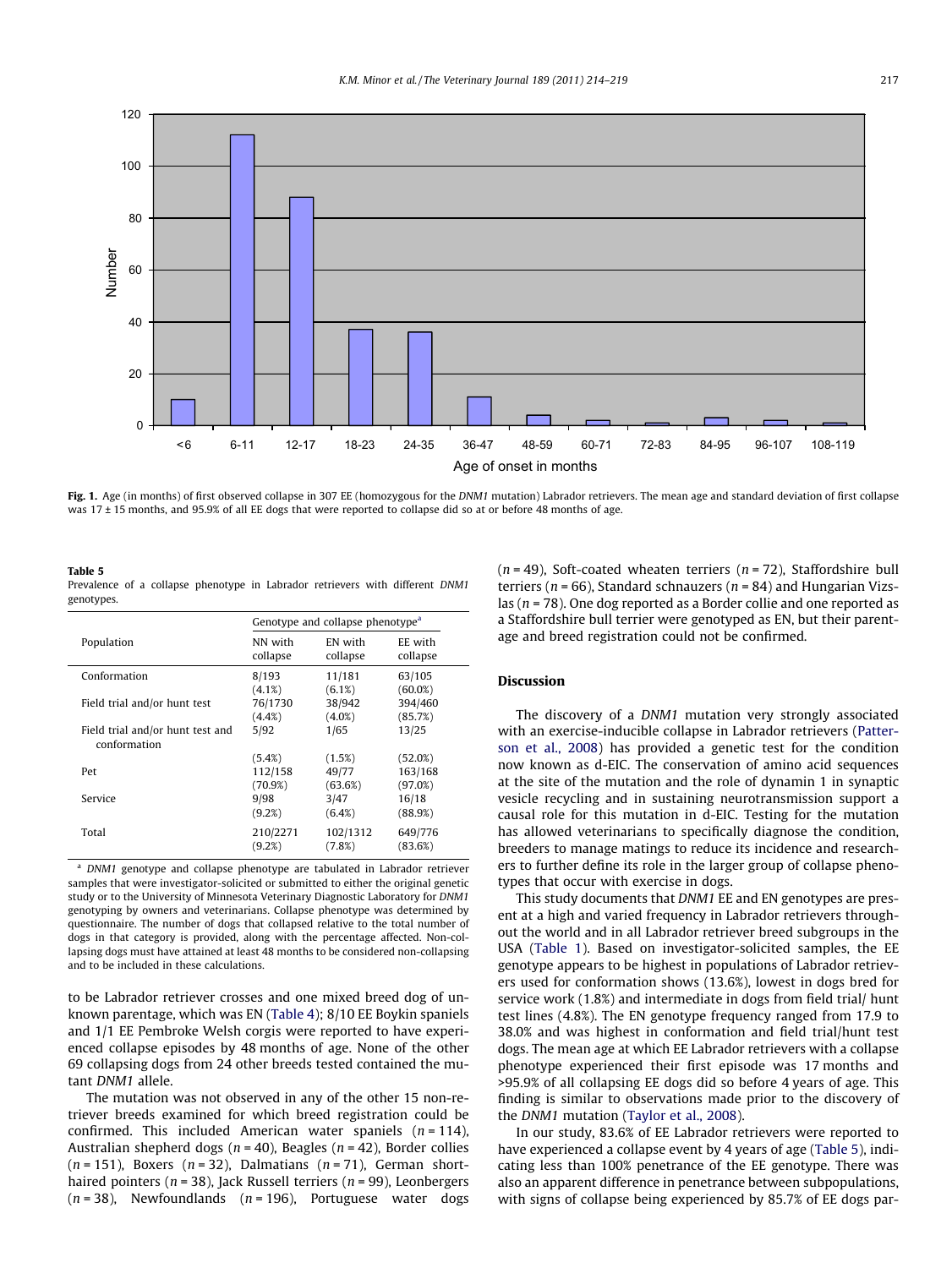<span id="page-4-0"></span>ticipating in field trials and hunt tests (the most physically demanding and intense tests of performance) and 60% of EE dogs participating solely in conformation shows. Thus, continuous, intense exercise, particularly when accompanied by a high level of excitement, anxiety or stress, is most likely to cause collapse in dogs with d-EIC [\(Taylor, 2007](#page-5-0)). We hypothesize that many noncollapsing EE dogs may never have been exposed to sufficient conditions to initiate collapse. It is also possible that certain EE dogs have modifying genes that increase or decrease their susceptibility to d-EIC-related collapse. The high rate of a collapse phenotype in NN Labradors specified as pets most likely reflects bias from the widespread use of the genetic test by veterinarians as an early step in the diagnostic approach to exercise intolerance in this group.

The EE genotype was present in 649/961 (67.5%) of collapsing Labrador retrievers, confirming that d-EIC is likely to be the major cause of recurrent episodes of collapse with exercise in this breed. There was no evidence for increased susceptibility to collapse in EN Labradors (7.8%) vs. NN Labradors (9.2%) ([Table 5](#page-3-0)). These results are consistent with d-EIC being an incompletely penetrant autosomal recessive disease and suggest that individuals in all groups had exercise intolerance or collapse from condition(s) other than d-EIC. Metabolic, orthopedic, cardiac, respiratory, muscular and neurologic causes of weakness and collapse occur in dogs; even in EE dogs it is important to establish whether collapse is due to their DNM1 genotype or other causes (Cosford and Taylor, 2010).

This study confirms our previous report of a relatively high frequency of EE and EN genotypes in Chesapeake Bay retrievers and Curly-coated retrievers [\(Patterson et al., 2008\)](#page-5-0). However, the DNM1 mutation was not identified in any of the other retriever breeds tested, including individuals with a history of exercise intolerance or collapse. Although 19.5% of Curly-coated retrievers had the EE genotype, only 4/20 dogs were reported to have experienced a collapse event by 4 years of age, so it appears that the EE genotype is not as likely to result in a collapse phenotype in this breed compared to Labrador retrievers. Again, the level of activity, excitement and drive, as well as other potential genetic modifiers, could be responsible for the apparently lower penetrance of the EE genotype in Curly-coated retrievers.

A common founder in the Labrador retriever breed many generations ago and recent high usage of popular sires for breeding within each subpopulation could explain the widespread distribution of the DNM1 mutation in Labrador retrievers and related retrieving breeds, but the presence of the DNM1 E allele in Pembroke Welsh corgis suggests a far older mutation.

There are a number of limitations to this study. Firstly, random sampling of the breeds and populations was not possible. Thus, a statistical comparison of genotype frequencies between Labrador retriever populations was not performed and only trends were noted. Sampling retrievers at field competition events may preferentially select NN and EN dogs, since collapsing EE dogs are often unable to train and compete at a high level. Evaluating samples submitted for pre-breeding evaluation will also underestimate E allele frequency, because samples from collapsing dogs would be unlikely to be submitted. Conversely, evaluating samples submitted by owners and veterinarians for diagnosis of collapsing dogs will overestimate E allele frequency. These biases are likely to be reflected in some of our data. For example, genotypic frequencies in samples submitted to the diagnostic laboratory indicated a relatively high EE frequency (26.9%) in pet dogs, a population less likely to receive pre-breeding screening and thus likely to be more representative of collapsing dogs ([Table 2](#page-1-0)).

In contrast, in investigator-solicited samples from mostly non-collapsing dogs, only 2.9% of pet dogs had the EE genotype ([Table 1](#page-1-0)). It is of interest that the investigator-initiated Labrador retriever populations in [Table 1](#page-1-0) are in Hardy–Weinberg equilibrium (HWE), possibly reflecting a relatively inclusive and

random sampling of these populations, while many of the publicprovided samples both from Labrador retrievers ([Table 2](#page-1-0)) and other retriever breeds [\(Table 3](#page-1-0)) are not in HWE. Another concern is that there were insufficient samples examined from many breeds to be confident that the DNM1 E allele would be detected, even if it was present. In a breed with a true DNM1 E allele frequency of 5%, there is >99% chance of detecting E if 100 dogs are tested, but only 90% chance of detection if 45 dogs are tested (Gregorius, 1980). Thus, failure to detect the E allele in breeds where fewer dogs were sampled should not be interpreted to mean that there is no risk of d-EIC in these breeds.

# Conclusions

While d-EIC is only one of many possible causes of exercise intolerance with collapse in dogs, it is a major contributor to the collapse phenotype within Labrador retrievers in North America and Europe and is also a cause for concern in Chesapeake Bay retrievers, Curly-coated retrievers, Boykin spaniels and Pembroke Welsh corgis. Homozygosity for the mutant allele of the DNM1 gene makes it likely that a dog will collapse under conditions of intense exercise and/or excitement, but it does not guarantee that the dog will suffer from d-EIC episodes. A comprehensive breeding program to gradually eliminate the mutant allele in Labrador, Chesapeake Bay and Curly-coated retrievers, as well as Boykin spaniels and Pembroke Welsh corgis, could be implemented with testing, while still taking care to preserve genetic diversity and reduce the prevalence of other common inherited diseases.

# Conflict of interest statement

The d-EIC test was developed through financial support from the AKC Canine Health Foundation. A portion of the proceeds from the test are returned to the AKC Canine Health Foundation to further its mission to improve the health of all dogs. Drs Mickelson, Patterson and Taylor and Ms Minor have a pending patent in the USA, Canada and the Bahamas for the d-EIC test and they receive a portion of the testing royalties. These results have been presented in part at the 27th Annual Forum of the American College of Veterinary Internal Medicine, Montreal, Canada, 3–6 June 2009. The contents of this publication are solely the responsibility of the authors and do not necessarily reflect the views of the Canine Health Foundation.

### Acknowledgements

The authors thank Dr Petra Kühnlein and Dr Ines Langbein-Detsch for providing data on European samples and Dr Danika Bannasch, Dr John Fyfe, Dr Gary Johnson and Dr Vicki Wilke for providing DNA samples. The study was supported by the AKC Canine Health Foundation and the Merck-Merial Summer Scholars Program.

# References

- Cosford, K.M., Taylor, S.M., 2010. Exercise intolerance in retrievers. Veterinary Medicine 105, 64–74.
- Ferguson, S.M., Brasnjo, G., Hayashi, M., Wölfel, M., Collesi, C., Giovedi, S., Raimondi, A., Gong, L.W., Ariel, P., Paradise, S., O'toole, E., Flavell, R., Cremona, O., Miesenböck, G., Ryan, T.A., De Camilli, P., 2007. A selective activity-dependent requirement for dynamin 1 in synaptic vesicle endocytosis. Science 316, 570– 574.
- Gregorius, H.R., 1980. The probability of losing an allele when diploid genotypes are sampled. Biometrics 36, 643–652.
- Matwichuk, C.L., Taylor, S., Shmon, C.L., Kass, P.H., Shelton, G.D., 1999. Changes in rectal temperature and hematologic, biochemical, blood gas, and acid–base values in healthy Labrador retrievers before and after strenuous exercise. American Journal of Veterinary Research 60, 88–92.